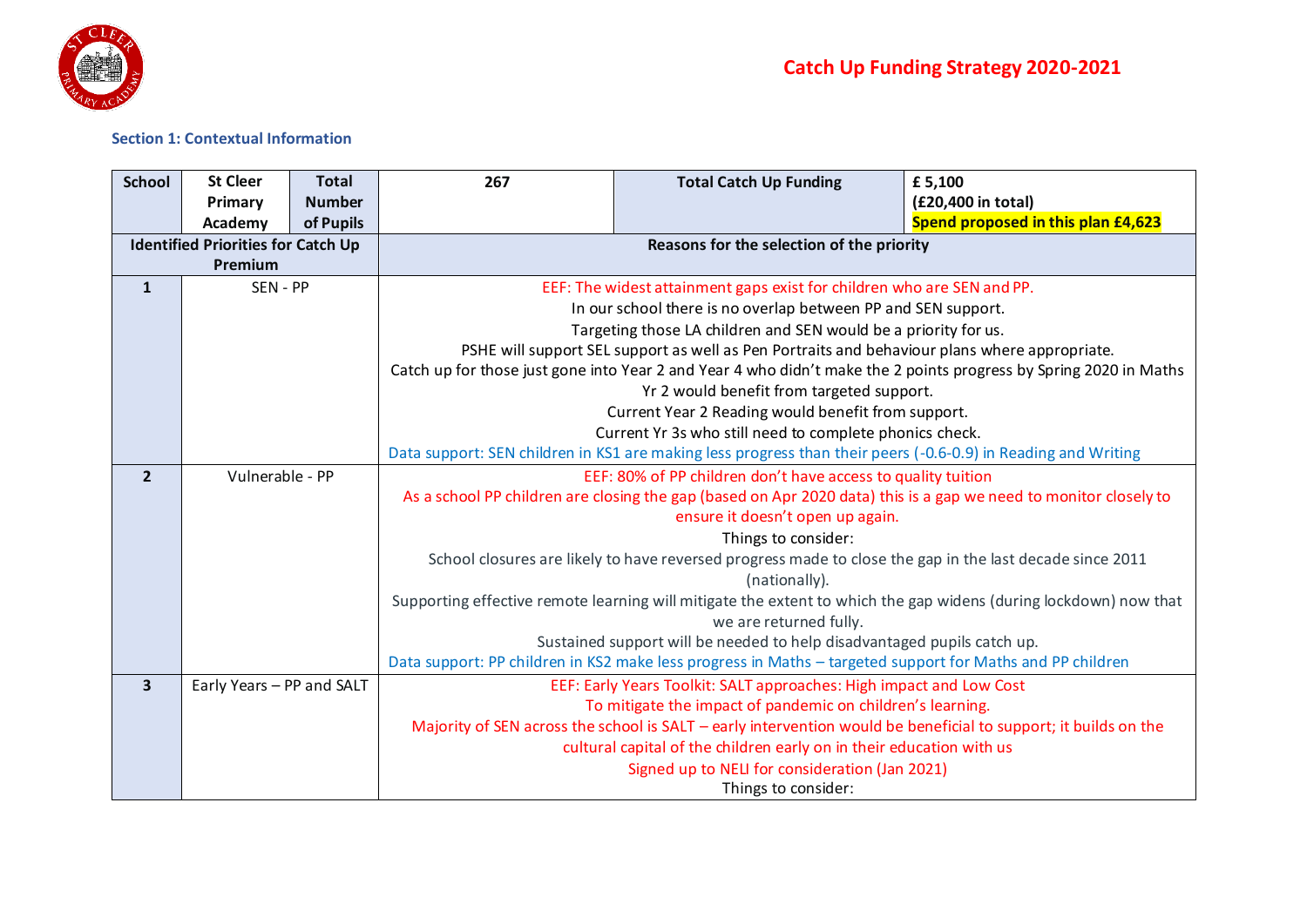

|                         |                  | How can you help children to articulate and express their ideas and experiences verbally?                                                                                       |
|-------------------------|------------------|---------------------------------------------------------------------------------------------------------------------------------------------------------------------------------|
|                         |                  | What training will adults involved received to ensure they are able to model and develop children's spoken<br>language skills?                                                  |
|                         |                  | How can you link children's spoken language to the development of their writing and reading skills?                                                                             |
|                         |                  | Combining a range of communication and language approaches is likely to be more effective than a single<br>approach.                                                            |
|                         |                  | How will you ensure that children are exposed to a range of different strategies?                                                                                               |
|                         |                  | Data support: 33% of SEN for the school is Communication and Interaction – early intervention would support                                                                     |
|                         |                  | children early on in their development and support their access to the curriculum.                                                                                              |
| $\overline{\mathbf{4}}$ | Targeted Groups- | EEF: Metacognition and self-regulation approaches have consistently high levels of impact, with pupils making an                                                                |
|                         | PLAC/Yr 5 and 6  | average of seven months' additional progress. These strategies are usually more effective when taught in                                                                        |
|                         |                  | collaborative groups so that learners can support each other and make their thinking explicit through                                                                           |
|                         |                  | discussion.https://educationendowmentfoundation.org.uk/public/files/Publications/Metacognition/FourLevels.pdf                                                                   |
|                         |                  | EEF: Small Group Tuition: Small group tuition is defined as one teacher or professional educator working with two                                                               |
|                         |                  | to five pupils together in a group. This arrangement enables the teacher to focus exclusively on a small number of                                                              |
|                         |                  | learners, usually in a separate classroom or working area. Intensive tuition in small groups is often provided to                                                               |
|                         |                  | support lower attaining learners or those who are falling behind, but it can also be used as a more general strategy                                                            |
|                         |                  | to ensure effective progress, or to teach challenging topics or skills. The smaller the group the more effective it will                                                        |
|                         |                  | be.                                                                                                                                                                             |
|                         |                  | Things to consider:                                                                                                                                                             |
|                         |                  | Small group tuition is most likely to be effective if it is targeted at pupils' specific needs. How will you assess pupils'<br>needs accurately before adopting a new approach? |
|                         |                  | One to one tuition and small group tuition are both effective interventions. However, the cost effectiveness of one                                                             |
|                         |                  | to two and one to three indicates that greater use of these approaches may be worthwhile. Have you considered                                                                   |
|                         |                  | trying one to two or one to three as an initial option?                                                                                                                         |
|                         |                  | Training and support are likely to increase the effectiveness of small group tuition. Have those delivering the small                                                           |
|                         |                  | group tuition been trained in the programme they are using?                                                                                                                     |
|                         |                  | Data support: Initial baseline for Year 5 and Year 6 children shows that they are in need of emotional and academic                                                             |
|                         |                  | support. A high % of children who were EXS are now WTS e.g. WTS in Yr 6 71% Maths, 56% Reading, 66% Writing.                                                                    |
|                         |                  | IN order to prepare the children well for the next stage of their education careful support is needed.                                                                          |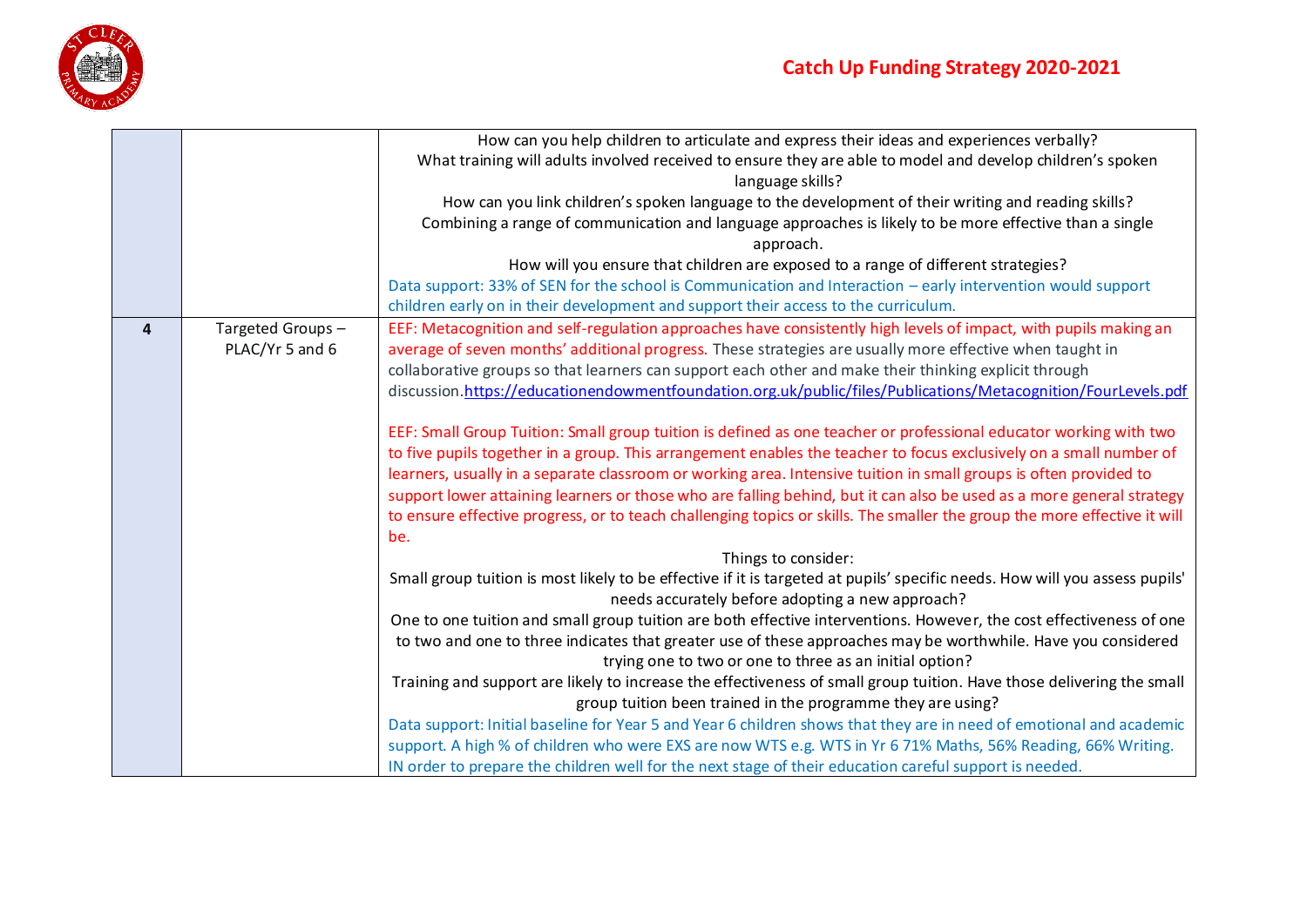

## **Section 2: Detailed planning, review and evaluation**

| <b>Priority A</b>      | SEN children in KS1 are making less progress than their peers (-0.6-0.9) in Reading<br><b>Total Cost</b> |                                                    |             |                    |                        |                  |                   | £1092                   |
|------------------------|----------------------------------------------------------------------------------------------------------|----------------------------------------------------|-------------|--------------------|------------------------|------------------|-------------------|-------------------------|
|                        |                                                                                                          | and Writing                                        |             |                    |                        |                  |                   |                         |
|                        |                                                                                                          | English – group $1$ – (memory games) Maths – group |             |                    |                        |                  |                   |                         |
|                        |                                                                                                          |                                                    |             |                    |                        |                  |                   |                         |
|                        |                                                                                                          | Maths $-$ group 2                                  |             |                    |                        |                  |                   |                         |
|                        |                                                                                                          | Maths $-$ group 3                                  |             |                    |                        |                  |                   |                         |
|                        |                                                                                                          | Maths - group 4                                    |             |                    |                        |                  |                   |                         |
| <b>INTENT</b>          |                                                                                                          | <b>IMPLEMENTATION</b>                              |             |                    |                        |                  | <b>IMPACT</b>     |                         |
| <b>Desired</b>         | Action                                                                                                   | Reason for choice                                  | Quality     | Cost               | <b>Progress Review</b> |                  | Progress Review 2 | <b>Final Evaluation</b> |
| <b>Outcomes</b>        |                                                                                                          | Eg EEF supporting great                            | assurance   |                    | 1                      |                  |                   | (against success        |
| (success               |                                                                                                          | teaching<br>EEF targeted support                   | of delivery |                    |                        |                  | Date:             | criteria)               |
| criteria)              |                                                                                                          | EEF wider strategies                               |             |                    | Date: 30.12.2020       |                  |                   | Date:                   |
| Improved               | <b>Additional 30mins TA</b>                                                                              | <b>EEF: The widest</b>                             | Small group |                    | 87% phonics            |                  |                   |                         |
| working                | time for Group 1                                                                                         | attainment gaps exist                              | support of  |                    | resuly achieved        |                  |                   |                         |
| memory for             | English x 3 times per                                                                                    | for children who are                               | TA and      |                    |                        | for Yr 2 cohort  |                   |                         |
| IP                     | week                                                                                                     | SEN and PP.                                        | regularly   |                    |                        | Dec 2020         |                   |                         |
| Improved               |                                                                                                          | Data support: SEN                                  | reviewed    |                    |                        |                  |                   |                         |
| ability for            |                                                                                                          | children in KS1 are                                | with        |                    |                        | Year 1:          |                   |                         |
| recording              |                                                                                                          | making less progress                               | teacher.    |                    |                        | 2.3 points       |                   |                         |
| written ideas          |                                                                                                          | than their peers (-0.6-                            | Measurable  |                    |                        | progress end of  |                   |                         |
|                        |                                                                                                          | 0.9) in Reading and                                | outcome.    |                    |                        | Aut term.        |                   |                         |
|                        |                                                                                                          | Writing                                            |             |                    |                        |                  |                   |                         |
|                        |                                                                                                          |                                                    |             |                    |                        | Year 2:          |                   |                         |
|                        |                                                                                                          |                                                    |             |                    |                        | 2.3 points       |                   |                         |
|                        |                                                                                                          |                                                    |             |                    |                        | progress end of  |                   |                         |
|                        |                                                                                                          |                                                    |             |                    |                        | Aut term.        |                   |                         |
| Improved               | <b>Additional 30mins TA</b>                                                                              | <b>EEF: Small Group</b>                            | Small group | £1092 for          |                        | Year 1: 1.9      |                   |                         |
| <b>Basic skills in</b> | time for Group 1 and                                                                                     | <b>Tuition: Small group</b>                        | support of  | $\frac{1}{2}$ term |                        | points progress  |                   |                         |
| maths                  | 2 maths                                                                                                  | tuition is defined as                              | TA and      |                    |                        | end of Aut term. |                   |                         |
|                        |                                                                                                          | one teacher or                                     | regularly   |                    |                        |                  |                   |                         |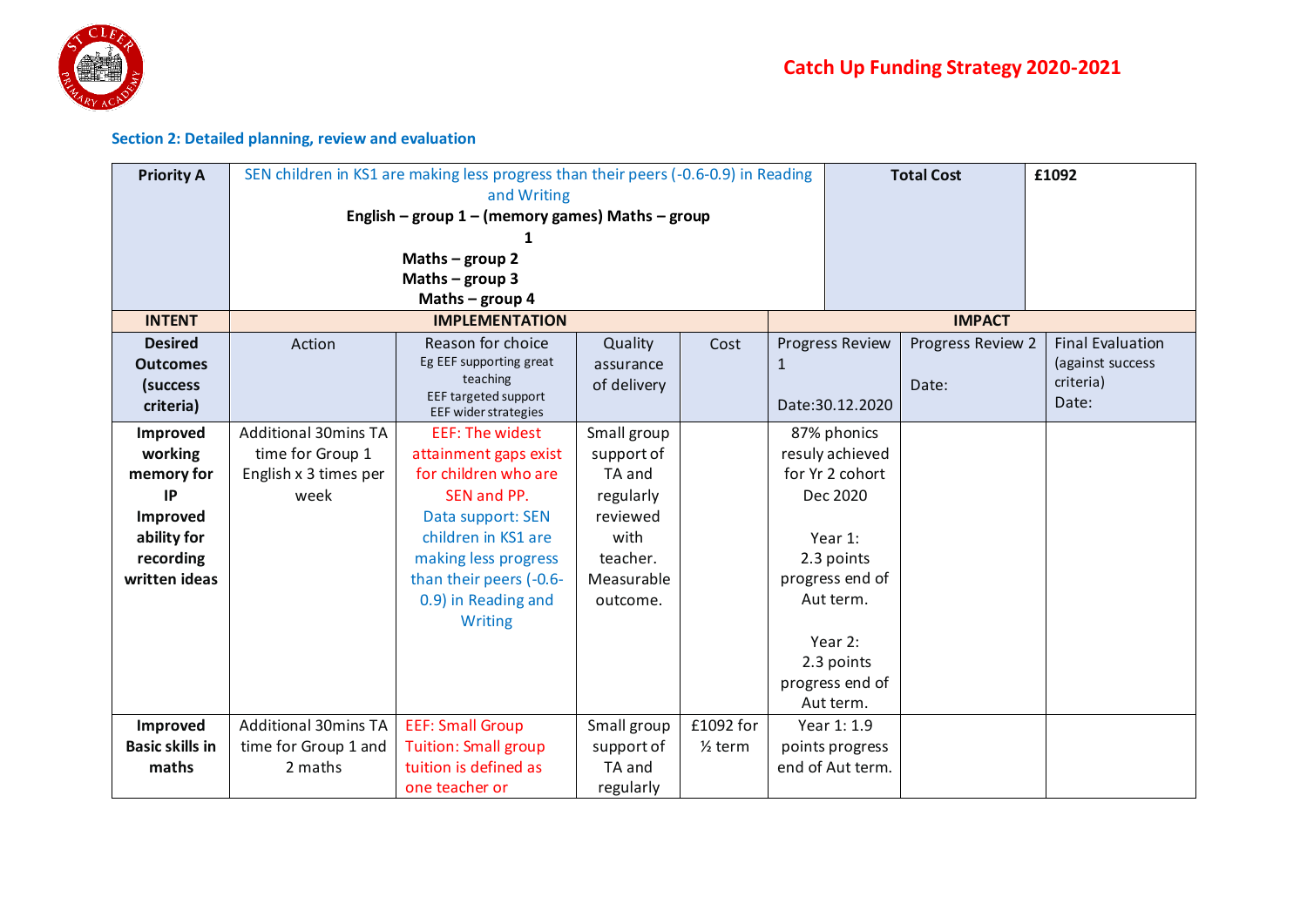

| 1 day additional      | professional educator    | reviewed     | Year 2: 2.4      |  |
|-----------------------|--------------------------|--------------|------------------|--|
| teacher time to       | working with two to      | with         | points progress  |  |
| delivery curriculum   | five pupils together in  | teacher.     | end of Aut term. |  |
| and release class     | a group. This            | Measurable   |                  |  |
| teacher to deliver    | arrangement enables      | outcome.     |                  |  |
| focused intervention  | the teacher to focus     |              |                  |  |
| for the other groups  | exclusively on a small   | Cover        |                  |  |
| in their class i.e. E | number of learners,      | provided by  |                  |  |
| Adams/R Hughes -      | usually in a separate    | teacher.     |                  |  |
| group 3 and 4         | classroom or working     | Intervention |                  |  |
|                       | area. Intensive tuition  | delivered by |                  |  |
|                       | in small groups is often | teacher.     |                  |  |
|                       | provided to support      |              |                  |  |
|                       | lower attaining          |              |                  |  |
|                       | learners or those who    |              |                  |  |
|                       | are falling behind, but  |              |                  |  |
|                       | it can also be used as a |              |                  |  |
|                       | more general strategy    |              |                  |  |
|                       | to ensure effective      |              |                  |  |
|                       | progress, or to teach    |              |                  |  |
|                       | challenging topics or    |              |                  |  |
|                       | skills. The smaller the  |              |                  |  |
|                       | group the more           |              |                  |  |
|                       | effective it will be.    |              |                  |  |
|                       |                          |              |                  |  |
|                       |                          |              |                  |  |

| Priority | Data support: PP children in KS2 make less progress in Maths – targeted support for Maths and PP children | <b>Total Cost</b> | £1638 |
|----------|-----------------------------------------------------------------------------------------------------------|-------------------|-------|
|          | Target group of children who were EXS at KS1 but are now WTS:                                             |                   |       |
| his is   | Group 1                                                                                                   |                   |       |
|          | Group 2                                                                                                   |                   |       |
|          | Group 3                                                                                                   |                   |       |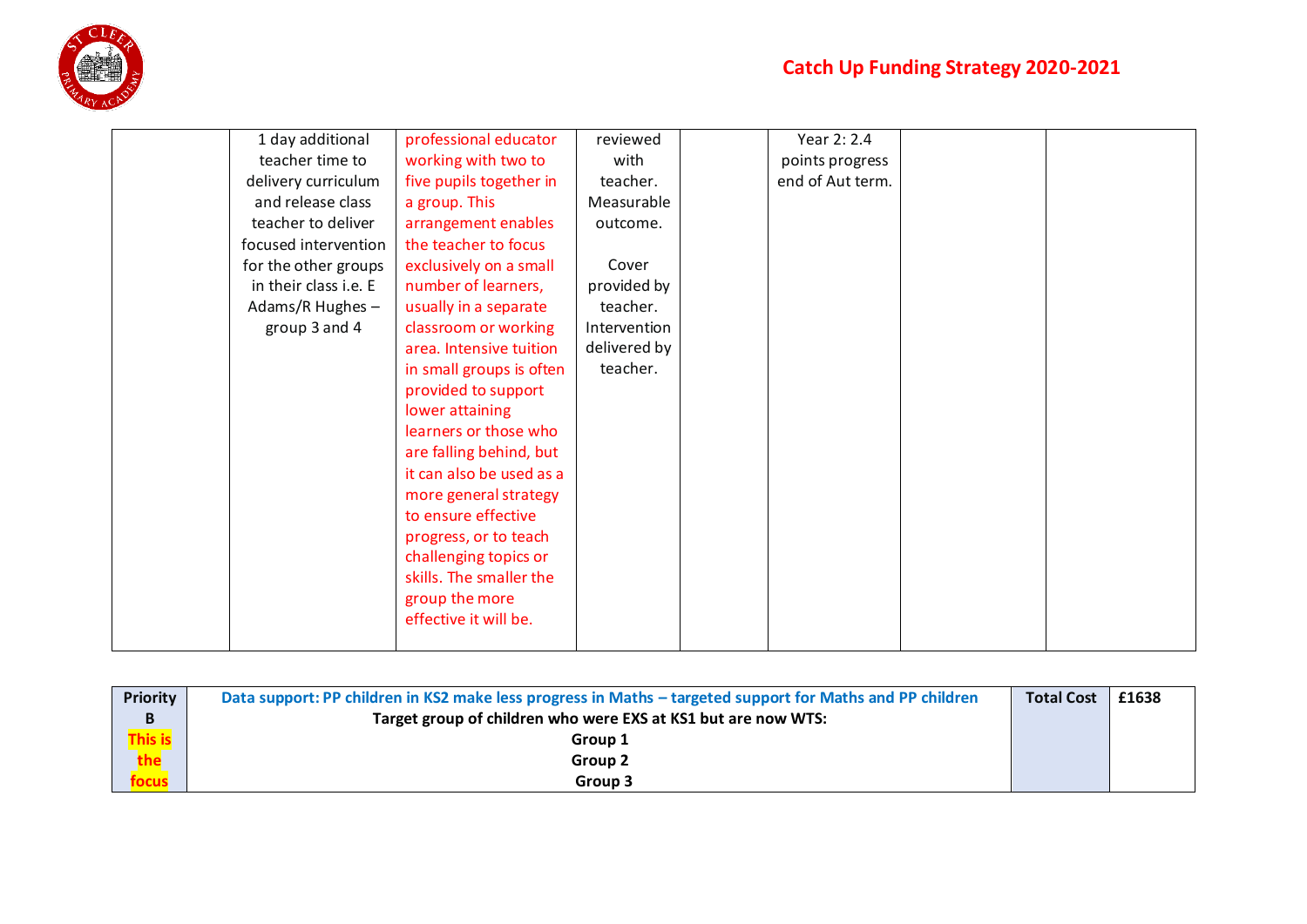

| for             |                                      | Group 4                                                                      |                   |        |          |                |                      |  |
|-----------------|--------------------------------------|------------------------------------------------------------------------------|-------------------|--------|----------|----------------|----------------------|--|
| <b>Spring 1</b> |                                      | Group 5                                                                      |                   |        |          |                |                      |  |
|                 |                                      | Target group of children who are already GDS and need extending:             |                   |        |          |                |                      |  |
|                 |                                      | Group 6                                                                      |                   |        |          |                |                      |  |
| <b>INTENT</b>   |                                      | <b>IMPLEMENTATION</b>                                                        |                   |        |          | <b>IMPACT</b>  |                      |  |
| <b>Desired</b>  | Action                               | Reason for choice                                                            | Quality assurance | Cost   | Progress | Progress       | Final                |  |
| <b>Outcom</b>   |                                      | Eg EEF supporting great teaching<br>EEF targeted support                     | of delivery       |        | Review 1 | Review         | Evaluation           |  |
| es              |                                      | EEF wider strategies                                                         |                   |        |          | $\overline{2}$ | (against             |  |
| (succes         |                                      |                                                                              |                   |        | Date:    |                | success<br>criteria) |  |
| S               |                                      |                                                                              |                   |        |          | Date:          | Date:                |  |
| criteria)       |                                      |                                                                              |                   |        |          |                |                      |  |
| Group           | 1.5 days additional teacher          | EEF: Metacognition and self-regulation                                       | Cover teacher (DB | £1,638 |          |                |                      |  |
| $1 - 5$         | time to delivery curriculum          | approaches have consistently high                                            | known to school)  |        |          |                |                      |  |
| make            | and release class teacher to         | levels of impact, with pupils making an                                      | to support other  |        |          |                |                      |  |
| rapid           | deliver focused intervention         | average of seven months' additional                                          | groups to enable  |        |          |                |                      |  |
| catch           | for the 2 groups in their class      | progress. These strategies are usually                                       | to class teacher  |        |          |                |                      |  |
| up so           | i.e. S Birch $-$ group 1 and 2; J    | more effective when taught in                                                | to deliver        |        |          |                |                      |  |
| they            | Kite group 3 and 4, group 5          | collaborative groups so that learners                                        | additional        |        |          |                |                      |  |
| are EXS         |                                      | can support each other and make their                                        | support for       |        |          |                |                      |  |
| by              |                                      | thinking explicit through                                                    | children in maths |        |          |                |                      |  |
| Spring 1        |                                      | discussion.https://educationendowmen                                         | to achieve EXS    |        |          |                |                      |  |
|                 |                                      | tfoundation.org.uk/public/files/Publicat                                     | more quickly      |        |          |                |                      |  |
| Group           | 1.5 days additional teacher          | ions/Metacognition/FourLevels.pdf                                            | Cover teacher (DB |        |          |                |                      |  |
| $1 - 5$         | time to delivery curriculum          |                                                                              | known to school)  |        |          |                |                      |  |
| those           | and release class teacher to         | <b>EEF: Small Group Tuition: Small group</b>                                 | to support other  |        |          |                |                      |  |
| that            | deliver focused intervention         | tuition is defined as one teacher or                                         | groups to enable  |        |          |                |                      |  |
| have            | for the 2 groups in their class      | professional educator working with two                                       | to class teacher  |        |          |                |                      |  |
| the             | i.e. groups refined in pupil         | to five pupils together in a group. This                                     | to deliver        |        |          |                |                      |  |
| potenti         | progress meeting on 11 <sup>th</sup> | arrangement enables the teacher to<br>focus exclusively on a small number of | additional        |        |          |                |                      |  |
| al to be        | December once Aut 2                  | support for                                                                  |                   |        |          |                |                      |  |
| <b>GDS</b> are  | assessment is complete               | learners, usually in a separate                                              | children in maths |        |          |                |                      |  |
| targete         |                                      | classroom or working area. Intensive                                         | to achieve EXS    |        |          |                |                      |  |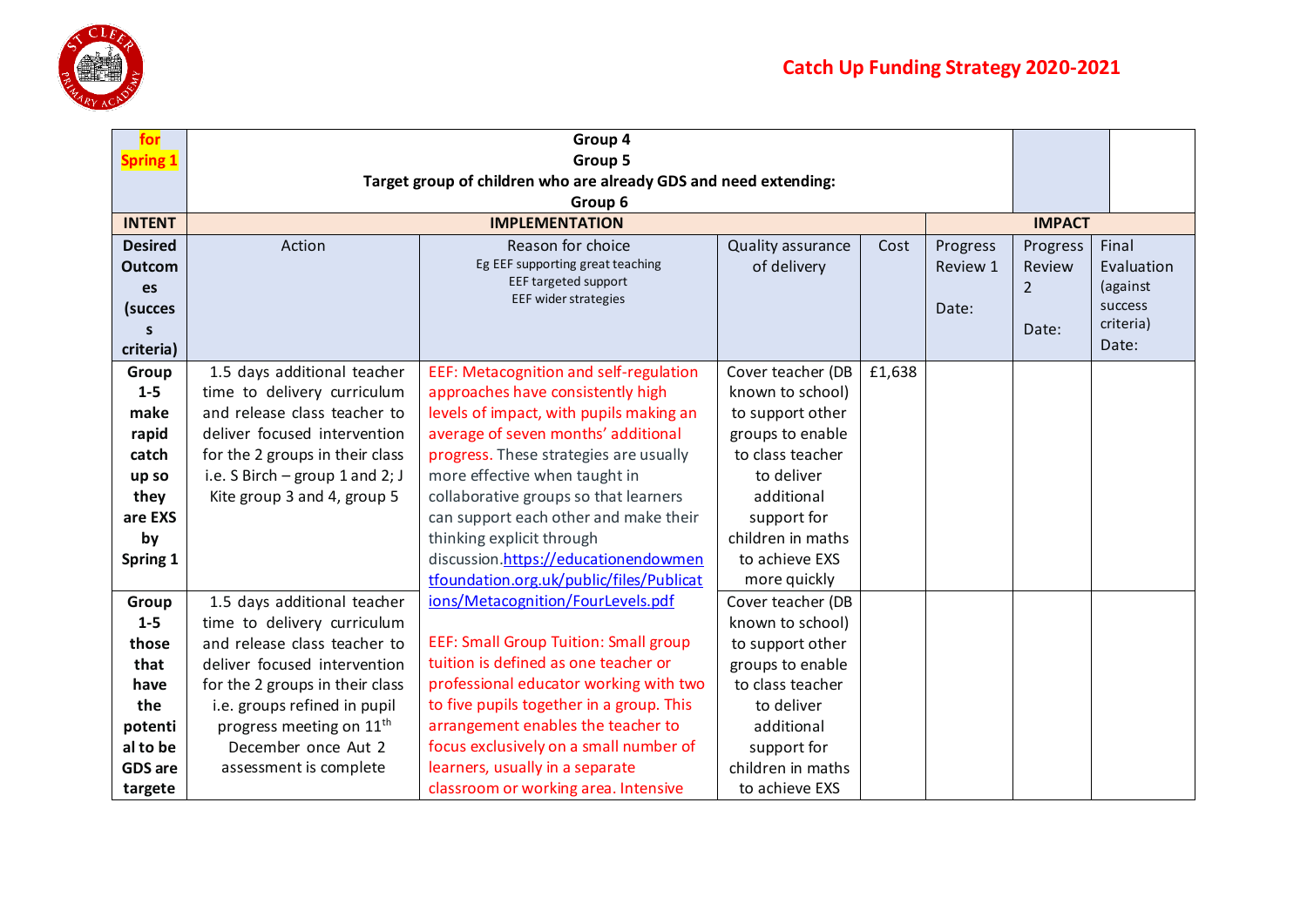

| d        |                               | tuition in small groups is often provided | more quickly to  |           |  |  |
|----------|-------------------------------|-------------------------------------------|------------------|-----------|--|--|
| further  |                               | to support lower attaining learners or    | achieve EXS more |           |  |  |
| if catch |                               | those who are falling behind, but it can  | quickly          |           |  |  |
| up can   |                               | also be used as a more general strategy   |                  |           |  |  |
| be       |                               | to ensure effective progress, or to teach |                  |           |  |  |
| achieve  |                               | challenging topics or skills. The smaller |                  |           |  |  |
| d        |                               | the group the more effective it will be.  |                  |           |  |  |
| Group 6  | 30 minutes weekly with        |                                           |                  | 30        |  |  |
| are      | targeted group looking at     |                                           |                  | mins      |  |  |
| extend   | aspects of the KS3 curriculum |                                           |                  | weekly    |  |  |
| ed into  | delivered by HT               |                                           |                  | <b>HT</b> |  |  |
| the KS3  |                               |                                           |                  | time      |  |  |
| maths    |                               |                                           |                  |           |  |  |
| curricul |                               |                                           |                  |           |  |  |
| um       |                               |                                           |                  |           |  |  |

| <b>Priority C</b>                                           | Data support: 33% of SEN for the school is Communication and Interaction – early<br>intervention would support children early on in their development and support | their access to the curriculum.                                                                                |                                         | <b>Total Cost</b> | £255                                  |  |                            |                                                                   |  |
|-------------------------------------------------------------|-------------------------------------------------------------------------------------------------------------------------------------------------------------------|----------------------------------------------------------------------------------------------------------------|-----------------------------------------|-------------------|---------------------------------------|--|----------------------------|-------------------------------------------------------------------|--|
| <b>INTENT</b>                                               |                                                                                                                                                                   | <b>IMPLEMENTATION</b>                                                                                          |                                         |                   | <b>IMPACT</b>                         |  |                            |                                                                   |  |
| <b>Desired</b><br><b>Outcomes</b><br>(success)<br>criteria) | Action                                                                                                                                                            | Reason for<br>choice<br>Eg EEF supporting<br>great teaching<br>EEF targeted<br>support<br>EEF wider strategies | <b>Quality assurance</b><br>of delivery | Cost              | Progress Review 1<br>Date: 30.12.2020 |  | Progress Review 2<br>Date: | <b>Final Evaluation</b><br>(against success<br>criteria)<br>Date: |  |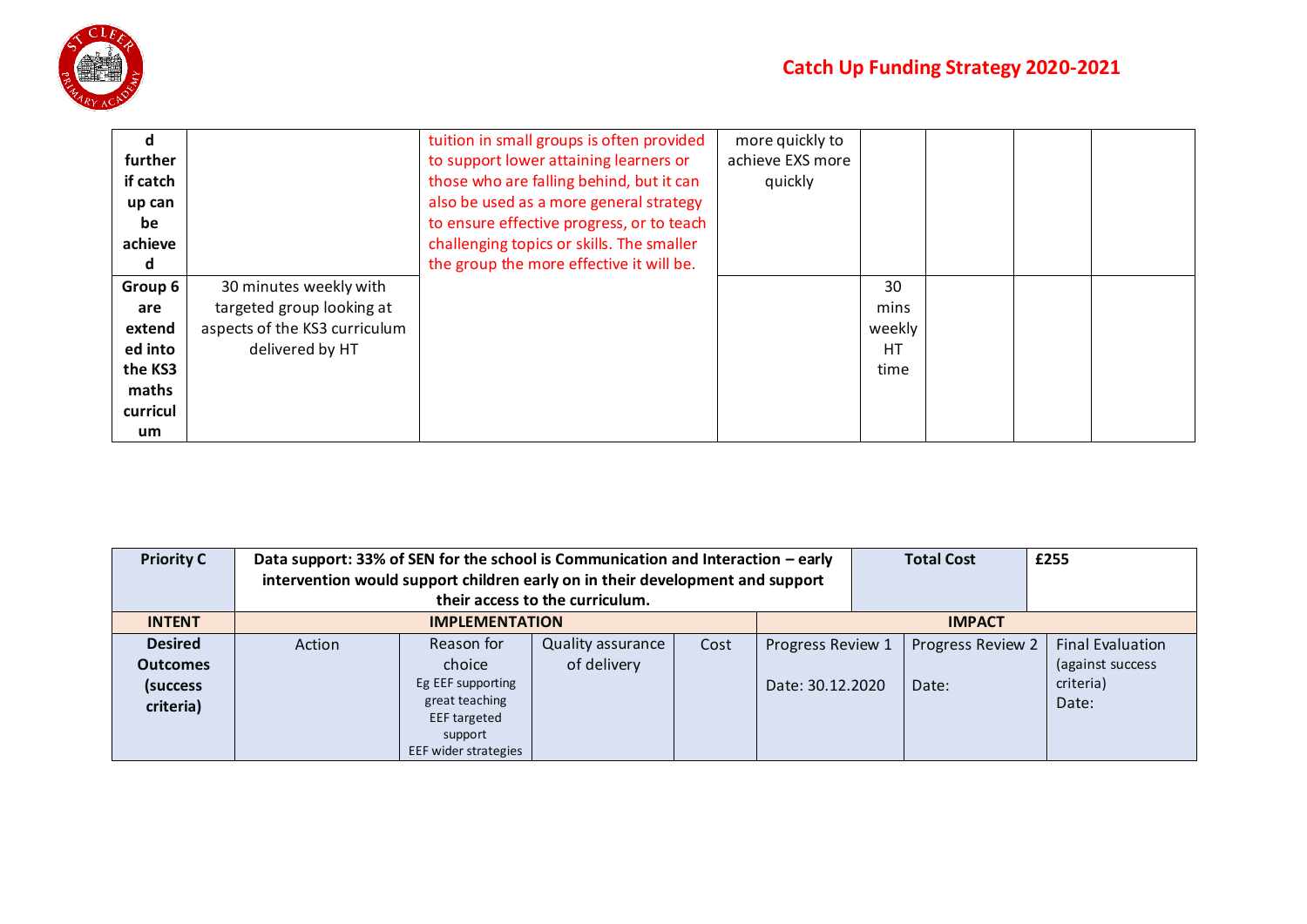

| <b>SALT is</b>        | Purchase BLAST and    | <b>EEF: Early Years</b> | Quality                 | $£215 -$     | <b>Blast training</b>    |  |
|-----------------------|-----------------------|-------------------------|-------------------------|--------------|--------------------------|--|
|                       |                       |                         |                         |              |                          |  |
| supported             | identify staff for    | <b>Toolkit: SALT</b>    | intervention as         | Blast        | completed and            |  |
| well in the           | training.             | approaches:             | recommended by          | Manual       | groups identified        |  |
| <b>EYFS - besides</b> |                       | High impact and         | other schools and       |              |                          |  |
| good quality          | <b>Trained adults</b> | Low Cost                | SENCOs in the           | <b>BLAST</b> | NELI involvement         |  |
| adult                 | deliver the           | To mitigate the         | Trust                   | training x   | confirmed. These         |  |
| modelling             | intervention for      | impact of               |                         | 2 staff      | assessments and          |  |
| there is a            | identified children   | pandemic on             | <b>Quality training</b> | members      | training will begin      |  |
| reliable and          | (group of 5 seen 1:1  | children's              |                         |              | in Spring term           |  |
| structured            | for support)          | learning.               | <b>EYFS Lead to</b>     | £40          |                          |  |
| intervention          |                       | <b>Majority of SEN</b>  | monitor progress        |              | <b>National Baseline</b> |  |
| to support.           |                       | across the              | and delivery            |              | completed for all        |  |
|                       |                       | school is SALT-         |                         |              | children                 |  |
| <b>Inclusion Lead</b> | ILT has designated    | early                   | ILT to support          |              | Observations of          |  |
| <b>Teacher</b>        | afternoon to support  | intervention            | staff to identify       |              | key children             |  |
| supports EYFS         | staff and children.   | would be                | and address             |              | completed and            |  |
| staff to              |                       | beneficial to           | needs to support        |              | key strategies put       |  |
| identify              | Clear Plan-Do-        | support; it             | progress                |              | in place e.g. SALT,      |  |
| strategies to         | Review cycles in      | builds on the           |                         |              | hearing tests            |  |
| support SEN           | place.                | cultural capital        |                         |              | referral, working        |  |
| and in                |                       | of the children         |                         |              | with external            |  |
| particular            |                       | early on in their       |                         |              | agencies                 |  |
| <b>SALT</b>           |                       | education with          |                         |              |                          |  |
|                       |                       | <b>us</b>               |                         |              | Staff more aware         |  |
|                       |                       | Signed up to            |                         |              | of strategies that       |  |
|                       |                       | <b>NELI</b> for         |                         |              | can be                   |  |
|                       |                       | consideration           |                         |              | implemented in           |  |
|                       |                       | (Jan 2021)              |                         |              | daily practice           |  |
|                       |                       |                         |                         |              |                          |  |
|                       |                       |                         |                         |              | Children with            |  |
|                       |                       |                         |                         |              | SALT plans are           |  |
|                       |                       |                         |                         |              | achieving their          |  |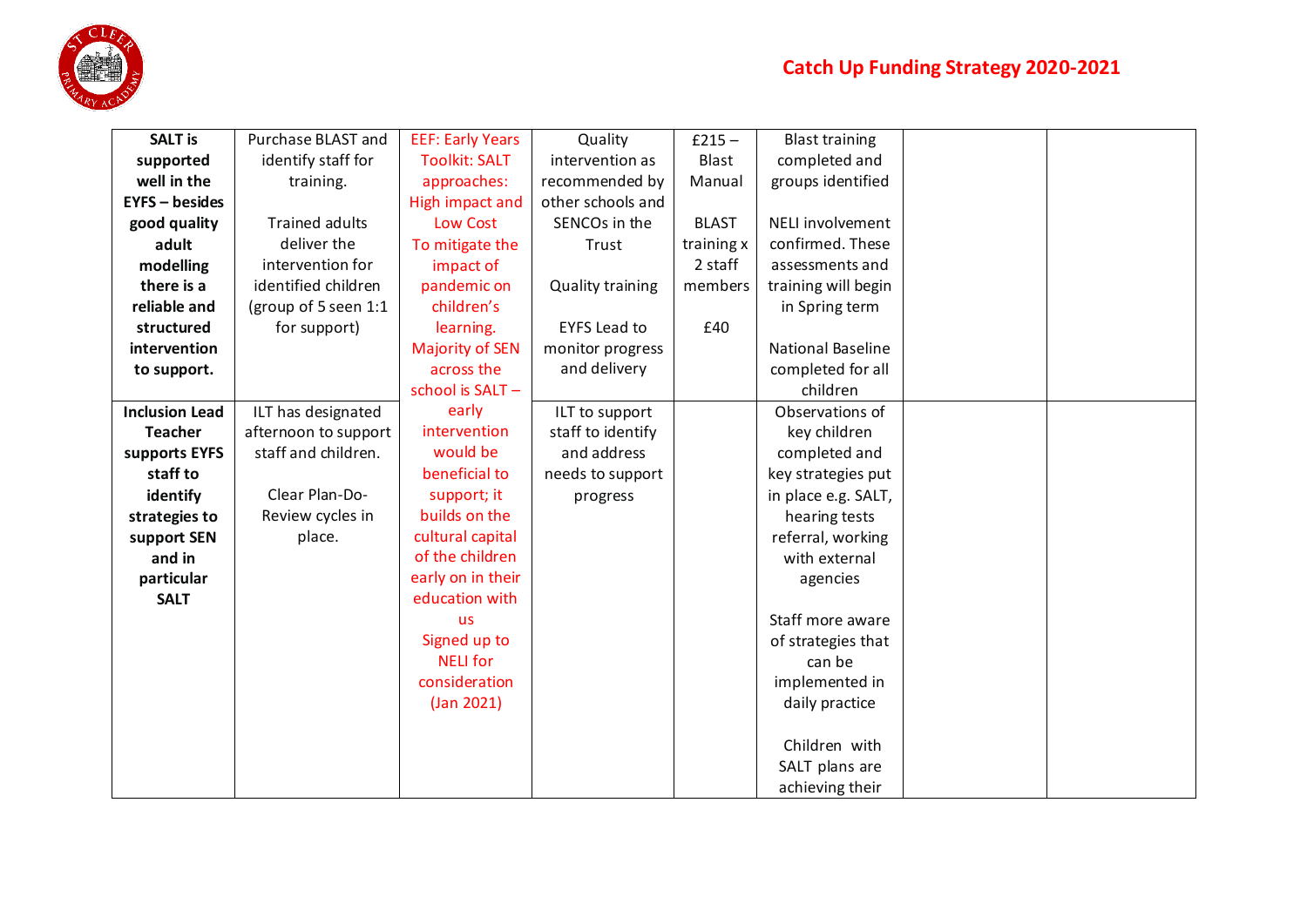

|  |  | small step targets l |  |
|--|--|----------------------|--|
|  |  | with new targets     |  |
|  |  | set for the Spring   |  |
|  |  | term.                |  |

| <b>Priority D</b>                                                                                          | Data support: Initial baseline for Year 5 and Year 6 children shows that they are in<br>need of emotional and academic support. A high % of children who were EXS are | now WTS<br>Target groups in Year 4/5 cohort:<br>Group 1: Maths<br>Group 2:- Maths<br><b>Group 3:- Punctuation</b><br>Group 4: Dyslexia intervention<br>Group 5:- Reading/Word and Sentence level support<br><b>Additional group</b> |                                                                                 | <b>Total Cost</b> | £1638                                                                                                                      |                            |               |                                                                   |
|------------------------------------------------------------------------------------------------------------|-----------------------------------------------------------------------------------------------------------------------------------------------------------------------|-------------------------------------------------------------------------------------------------------------------------------------------------------------------------------------------------------------------------------------|---------------------------------------------------------------------------------|-------------------|----------------------------------------------------------------------------------------------------------------------------|----------------------------|---------------|-------------------------------------------------------------------|
| <b>INTENT</b>                                                                                              |                                                                                                                                                                       | <b>IMPLEMENTATION</b>                                                                                                                                                                                                               |                                                                                 |                   |                                                                                                                            |                            | <b>IMPACT</b> |                                                                   |
| <b>Desired</b><br><b>Outcomes</b><br>(success<br>criteria)                                                 | Action                                                                                                                                                                | Reason for<br>choice<br>Eg EEF supporting<br>great teaching<br><b>EEF</b> targeted<br>support<br>EEF wider strategies                                                                                                               | Quality<br>assurance of<br>delivery                                             | Cost              | Progress Review 1<br>Date: 30.12.2020                                                                                      | Progress Review 2<br>Date: |               | <b>Final Evaluation</b><br>(against success<br>criteria)<br>Date: |
| <b>Children have</b><br>additional<br>time to target<br>key areas for<br>catch up as<br>outlined<br>above. | 1.5 days additional<br>teacher time to<br>delivery curriculum<br>and release class<br>teacher to deliver<br>focused intervention<br>for the 5 groups in               | <b>EEF: Small Group</b><br><b>Tuition</b><br>EEF:<br>Metacognition<br>and self-<br>regulation<br>approaches have                                                                                                                    | Cover provided<br>by teacher.<br>Intervention<br>delivered by<br>class teacher. | £1,638            | Year 5 children had<br>3.5 days allocated<br>due to Covid<br>restrictions<br>Reading: 2 points<br>progress<br>Writing: 1.8 |                            |               |                                                                   |